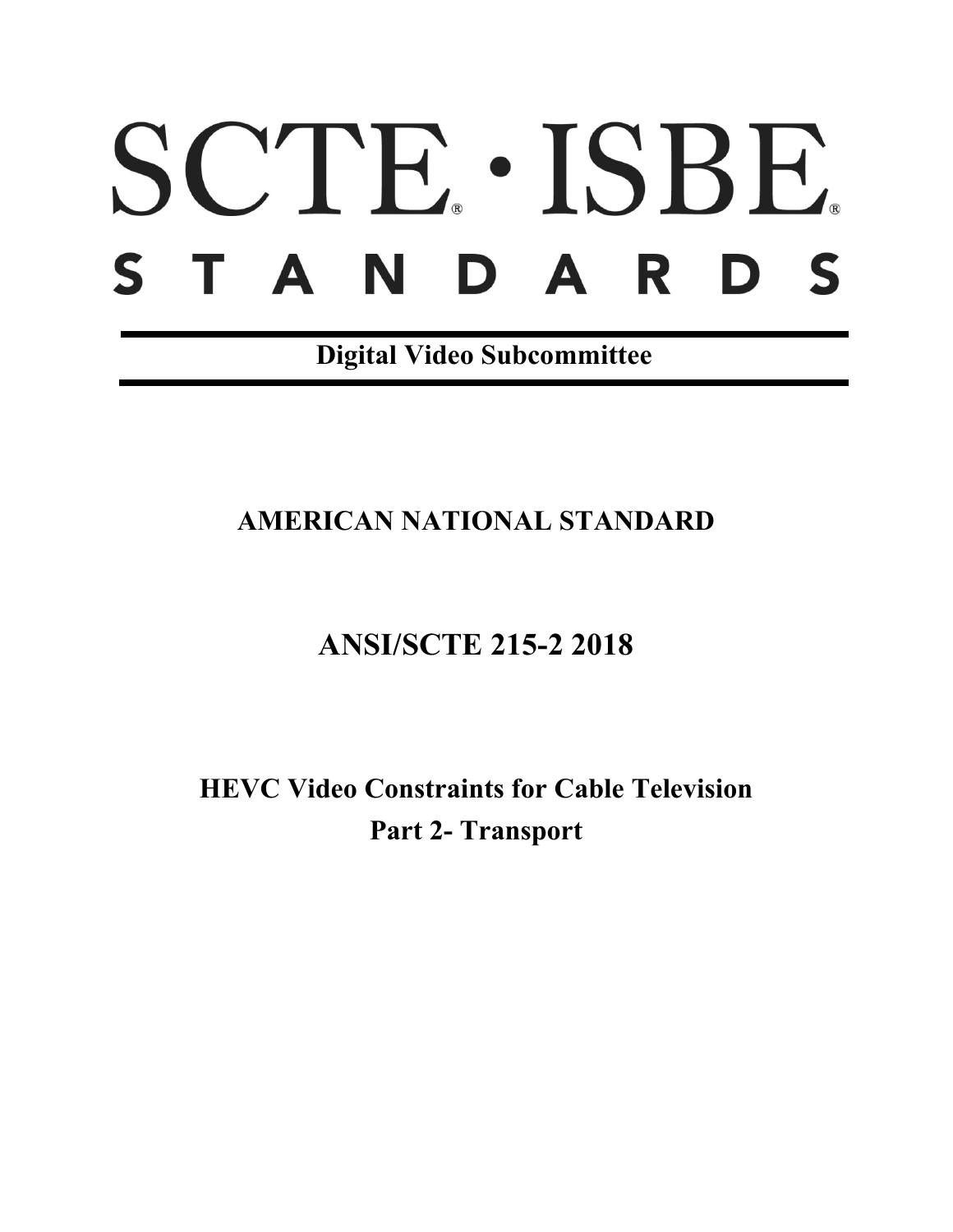### **TABLE OF CONTENTS**

| 1.0              |                |  |
|------------------|----------------|--|
| 1.1              |                |  |
| 2.0              |                |  |
| 2.1<br>2.2       |                |  |
| 3.0 <sub>1</sub> |                |  |
| 3.1<br>3.2       |                |  |
| 4.0              |                |  |
| 5.0              |                |  |
| 5.1<br>5.2       |                |  |
|                  |                |  |
| 6.0              |                |  |
| 6.1<br>62<br>6.3 | 6.2.1<br>6.3.1 |  |
|                  | 6.3.2<br>6.4.1 |  |
| 6.5              | 6.4.2<br>6.4.3 |  |

## **LIST OF TABLES**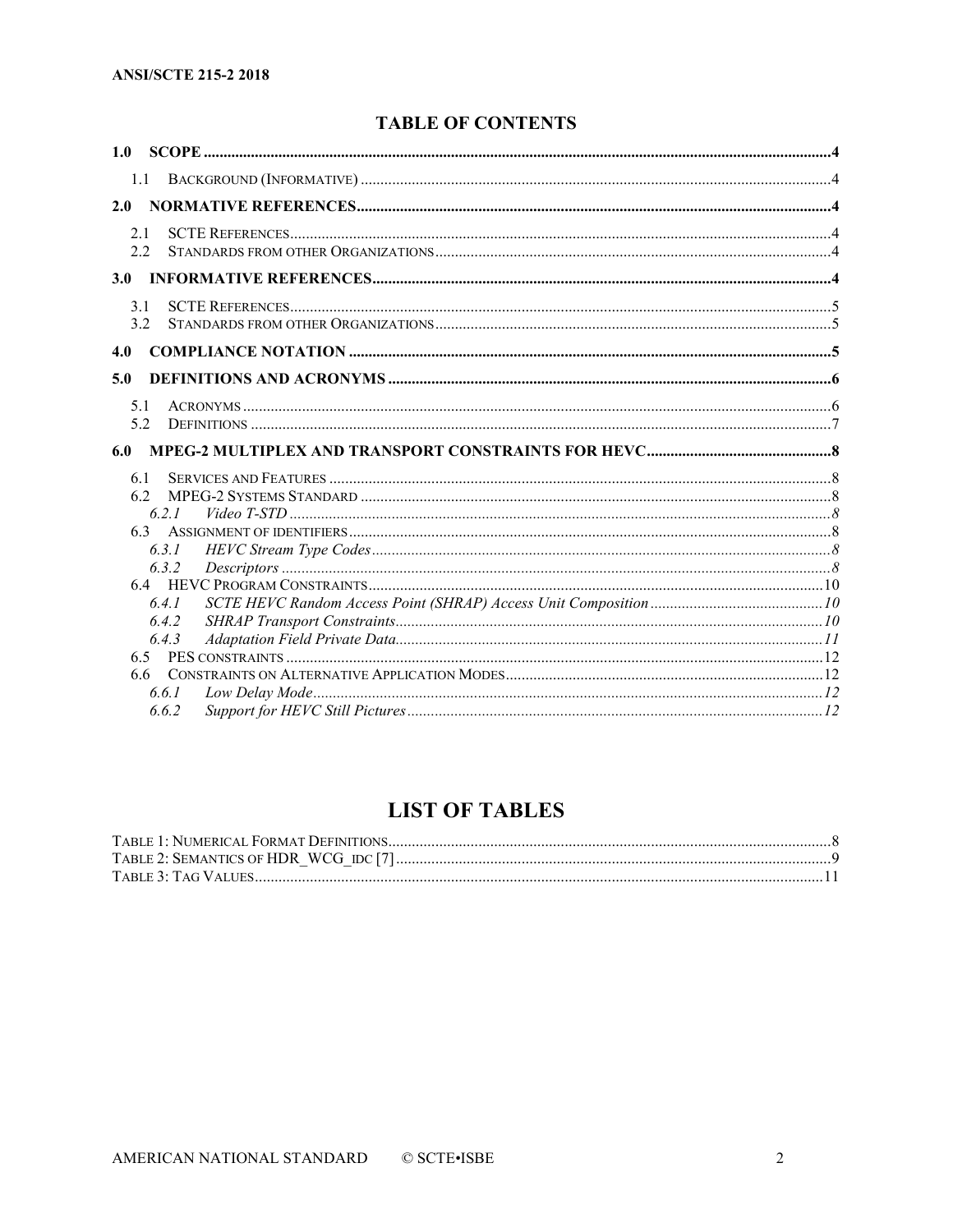# **NOTICE**

The Society of Cable Telecommunications Engineers (SCTE) / International Society of Broadband Experts (ISBE) Standards and Operational Practices (hereafter called "documents") are intended to serve the public interest by providing specifications, test methods and procedures that promote uniformity of product, interchangeability, best practices and ultimately the long-term reliability of broadband communications facilities. These documents shall not in any way preclude any member or non-member of SCTE•ISBE from manufacturing or selling products not conforming to such documents, nor shall the existence of such standards preclude their voluntary use by those other than SCTE•ISBE members.

SCTE•ISBE assumes no obligations or liability whatsoever to any party who may adopt the documents. Such adopting party assumes all risks associated with adoption of these documents, and accepts full responsibility for any damage and/or claims arising from the adoption of such documents.

Attention is called to the possibility that implementation of this document may require the use of subject matter covered by patent rights. By publication of this document, no position is taken with respect to the existence or validity of any patent rights in connection therewith. SCTE•ISBE shall not be responsible for identifying patents for which a license may be required or for conducting inquiries into the legal validity or scope of those patents that are brought to its attention.

Patent holders who believe that they hold patents which are essential to the implementation of this document have been requested to provide information about those patents and any related licensing terms and conditions. Any such declarations made before or after publication of this document are available on the SCTE•ISBE web site at [http://www.scte.org.](http://www.scte.org/)

> All Rights Reserved © Society of Cable Telecommunications Engineers, Inc. 2018

> > 140 Philips Road Exton, PA 19341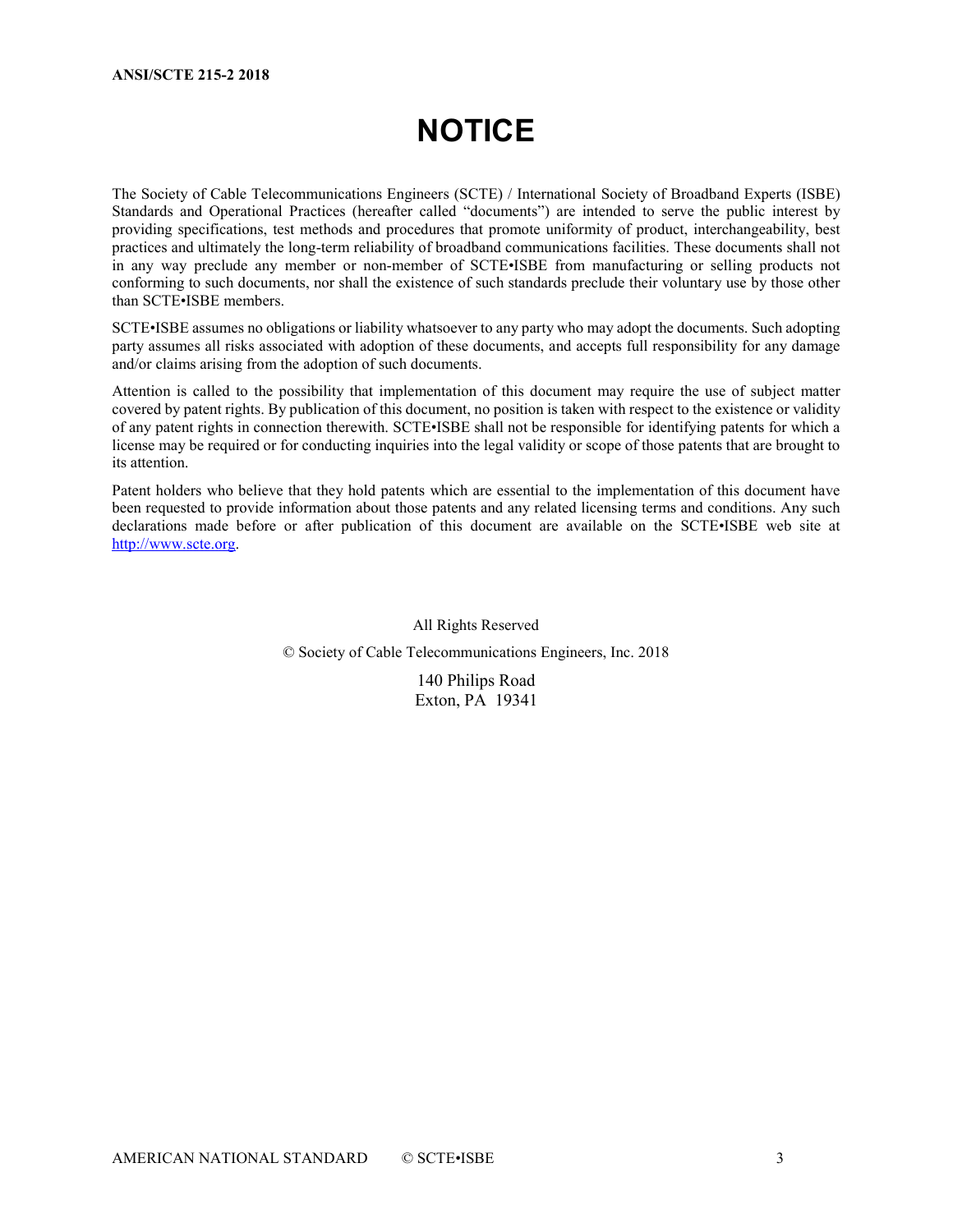## **HEVC Constraints for Cable Television Part 2- Transport**

#### <span id="page-3-0"></span>**1.0 SCOPE**

This document defines the transport constraints on ITU-T Rec. H.265 | ISO/IEC 23008-2 [\[8\]](#page-3-6) video compression (hereafter called "HEVC") for Cable Television. In particular, this document describes the transmission of a single HEVC coded video elementary stream constrained per SCTE 215-1 [\[2\]](#page-3-7) over MPEG-2 transport (ISO/IEC 13818-1 [\[7\]](#page-3-8) for linear delivery systems supporting ad insertion services [\[5\].](#page-3-9) Beyond linear delivery with DPI, signaling is provided for segmentation of contents for xDVR applications.

*NOTE 1: The carriage of video in the MPEG-2 service multiplex is described in SCTE 54 [\[1\].](#page-3-10)*

#### <span id="page-3-1"></span>**1.1 Background (Informative)**

This document specifies the transport of an HEVC coded video elementary stream constrained per SCTE 215-1 [\[2\]](#page-3-7) intended for cable video services. There are other applications such as time-shifting (e.g., PVR/DVR service), Videoon-Demand services, and splicing (e.g., Ad-insertion) that could employ the specifications in this document. However, constraints specific to those applications are outside of the scope of this document at this time.

#### <span id="page-3-2"></span>**2.0 NORMATIVE REFERENCES**

The following documents contain provisions, which, through reference in this text, constitute provisions of this document. At the time of Subcommittee approval, the editions indicated were valid. All documents are subject to revision; and while parties to any agreement based on this document are encouraged to investigate the possibility of applying the most recent editions of the documents listed below, they are reminded that newer editions of those documents might not be compatible with the referenced version.

#### <span id="page-3-3"></span>**2.1 SCTE References**

- <span id="page-3-10"></span>[1] ANSI/SCTE 54 2015, Digital Video Service Multiplex and Transport System Standard for Cable Television.
- <span id="page-3-7"></span>[2] SCTE 215-1 2018, HEVC Video Constraints for Cable Television Part 1 – Coding.
- [3] ANSI/SCTE 128-1 2013, AVC Video Constraints for Cable Television Part 1 Coding.
- [4] ANSI/SCTE 128-2 2013, AVC Video Constraints for Cable Television Part 2 Transport.
- <span id="page-3-9"></span>[5] ANSI/SCTE 35 2017, Digital Program Insertion Cueing Message for Cable.
- <span id="page-3-4"></span>**2.2 Standards from other Organizations**
- [6] ATSC A/65:2013 Program and System Information Protocol for Terrestrial Broadcast and Cable; Section 6.9.2.
- <span id="page-3-8"></span>[7] ISO/IEC 13818-1:2018, "Information Technology – Generic coding of moving pictures and associated audio – Part 1: Systems
- <span id="page-3-6"></span>[8] ITU-T Rec H.265 | ISO/IEC 23008-2– MPEG-H Part 2: 2017, High Efficiency Video Coding.
- [9] ETSI TS 101 154 V2.4.1 Digital Video Broadcasting (DVB): Specification for the use of Video and Audio Coding in Broadcasting Applications based on the MPEG-2 Transport Stream, 2014.

#### <span id="page-3-5"></span>**3.0 INFORMATIVE REFERENCES**

The following documents may provide valuable information to the reader but are not required when complying with this standard.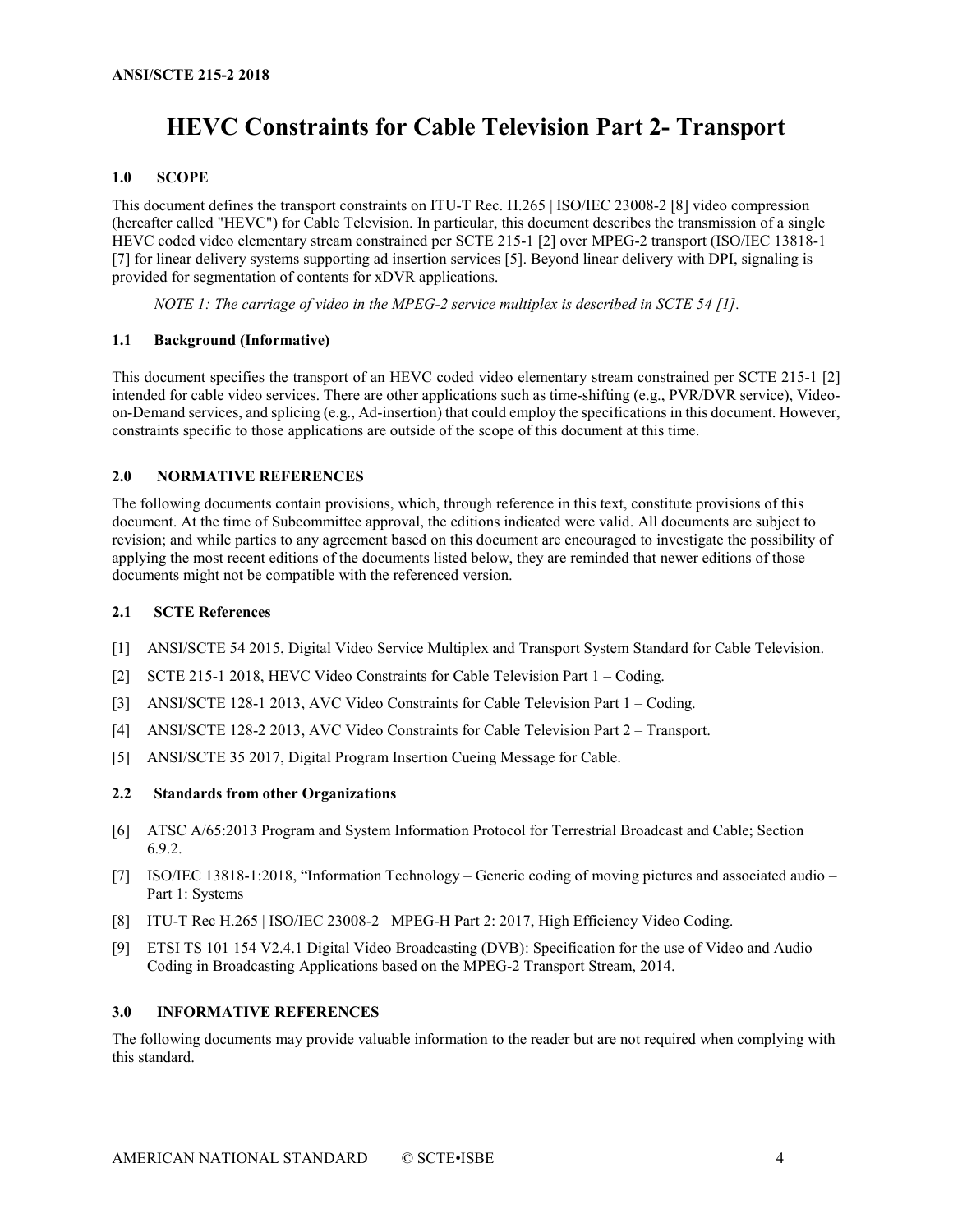#### <span id="page-4-0"></span>**3.1 SCTE References**

- [10] ANSI/SCTE 43, Digital Video Systems Characteristics Standard for Cable Television.
- [11] ANSI/SCTE 21, Standard for Carriage of NTSC VBI Data in Cable Digital Transport Streams.
- <span id="page-4-3"></span>[12] ANSI/SCTE 07, Digital Transmission Standard for Cable Television.
- [13] ANSI/SCTE 172, Constraints on AVC Video Coding for Digital Program Insertion.
- [14] ANCI/SCTE 67, Recommended Practice for SCTE 35 Digital Program Insertion Cueing Message for Cable.

#### <span id="page-4-1"></span>**3.2 Standards from other Organizations**

- [15] SMPTE ST 170, Television Composite Analog Video Signal NTSC for Studio Applications.
- [16] SMPTE ST 274 Standard for television, 1920 x 1080 Scanning and Interface.
- [17] SMPTE ST 296, Standard for television, 1280 x 720 Scanning, Analog and Digital Representation, and Analog Interface*.*
- [18] ITU-R BT.601-6 Encoding parameters of digital television for studios.
- [19] ITU-R BT.709-6, Basic Parameter Values for the HDTV Standard for the Studio and for International Programme exchange.
- [20] ITU-R BT.2020-2, Parameter values for ultra-high definition television systems for production and international Programme exchange.
- [21] ITU-T J.83, Digital Video Transmission Standard for Cable Television.
- [22] CTA-CEB16: Active Format Description (AFD) & Bar Data Recommended Practice.
- [23] SMPTE ST 125, Standard for television, Component Video Signal 4:2:2, Bit Parallel Digital Interface.
- [24] SMPTE ST 293, Standard for television, 720x483 Active Line at 59.95 Hz Progressive Scan Production, Digital Representation.
- [25] SMPTE ST 267, Standard for television, Bit Parallel Digital Interface- Component Video Signal 4:2:2 16x9 Aspect Ratio.
- [26] ATSC A/53, Part 3, "Service Multiplex and Transport Subsystem Characteristics".
- [27] CTA-861-G "A DTV Profile for Uncompressed High Speed Digital Interfaces".
- [28] ISO/IEC 13818-2, Information Technology Generic coding of moving pictures and associated audio -Part 2: Video.

#### <span id="page-4-2"></span>**4.0 COMPLIANCE NOTATION**

Throughout this document, there are words that are used to define the significance of particular requirements. These words are: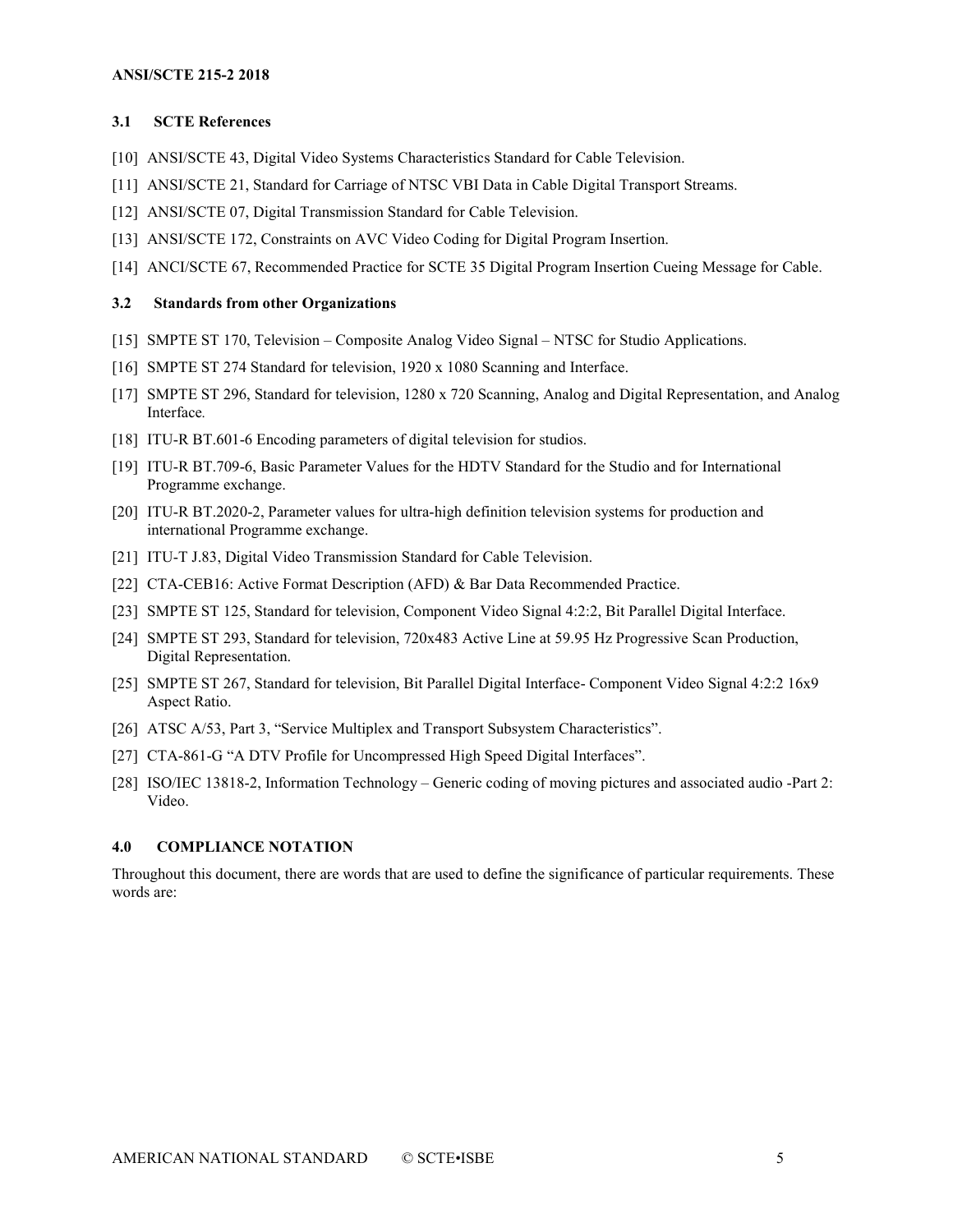| shall      | This word or the adjective "required" means that the item is an absolute<br>requirement of this specification.                                                                                                                                                                             |
|------------|--------------------------------------------------------------------------------------------------------------------------------------------------------------------------------------------------------------------------------------------------------------------------------------------|
| shall not  | This phrase means that the item is an absolute prohibition of this<br>specification.                                                                                                                                                                                                       |
| forbidden  | This word means the value specified shall never be used.                                                                                                                                                                                                                                   |
| should     | This word or the adjective "recommended" means that there may exist valid<br>reasons in particular circumstances to ignore this item, but the full<br>implications should be understood and the case carefully weighted before<br>choosing a different course.                             |
| should not | This phrase means that there may exist valid reasons in particular<br>circumstances when the listed behavior is acceptable or even useful, but the<br>full implications should be understood and the case carefully weighed before<br>implementing any behavior described with this label. |
| may        | This word or the adjective " <i>optional</i> " means that this item is truly optional.<br>One vendor may choose to include the item because a particular marketplace<br>requires it or because it enhances the product, for example; another vendor<br>may omit the same item.             |
| deprecated | Use is permissible for legacy purposes only. Deprecated features may be<br>removed from future versions of the standard. Implementations should avoid<br>use of deprecated features.                                                                                                       |

This document contains symbolic references to syntactic elements used in the video and transport coding subsystems. These references are typographically distinguished by the use of a different font (e.g., reserved), may contain the underscore character (e.g., constraint\_set0\_flag) and may consist of character strings that are not English words (e.g., pic\_width\_in\_mbs\_minus1).

#### <span id="page-5-0"></span>**5.0 DEFINITIONS AND ACRONYMS**

#### <span id="page-5-1"></span>**5.1 Acronyms**

The following definitions and acronyms are used in this document:

| <b>AFD</b>  | <b>Active Format Description</b>                |
|-------------|-------------------------------------------------|
| <b>ATSC</b> | <b>Advanced Television Systems Committee</b>    |
| AU          | Access Unit                                     |
| <b>AVC</b>  | <b>Advanced Video Coding</b>                    |
| CPB         | Coded Picture Buffer                            |
| <b>DPI</b>  | Digital Program Insertion                       |
| <b>DTS</b>  | Decoding Time Stamp                             |
| <b>DTV</b>  | Digital Television                              |
| <b>DVB</b>  | Digital Video Broadcasting                      |
| <b>DVS</b>  | Digital Video Subcommittee                      |
| <b>ESPI</b> | Elementary Stream Priority Indicator            |
| <b>ETSI</b> | European Telecommunications Standards Institute |
| <b>HDR</b>  | High Dynamic Range                              |
| <b>HDTV</b> | <b>High Definition Television</b>               |
| <b>HRD</b>  | hypothetical reference decoder                  |
| IEC         | International Electrotechnical Commission       |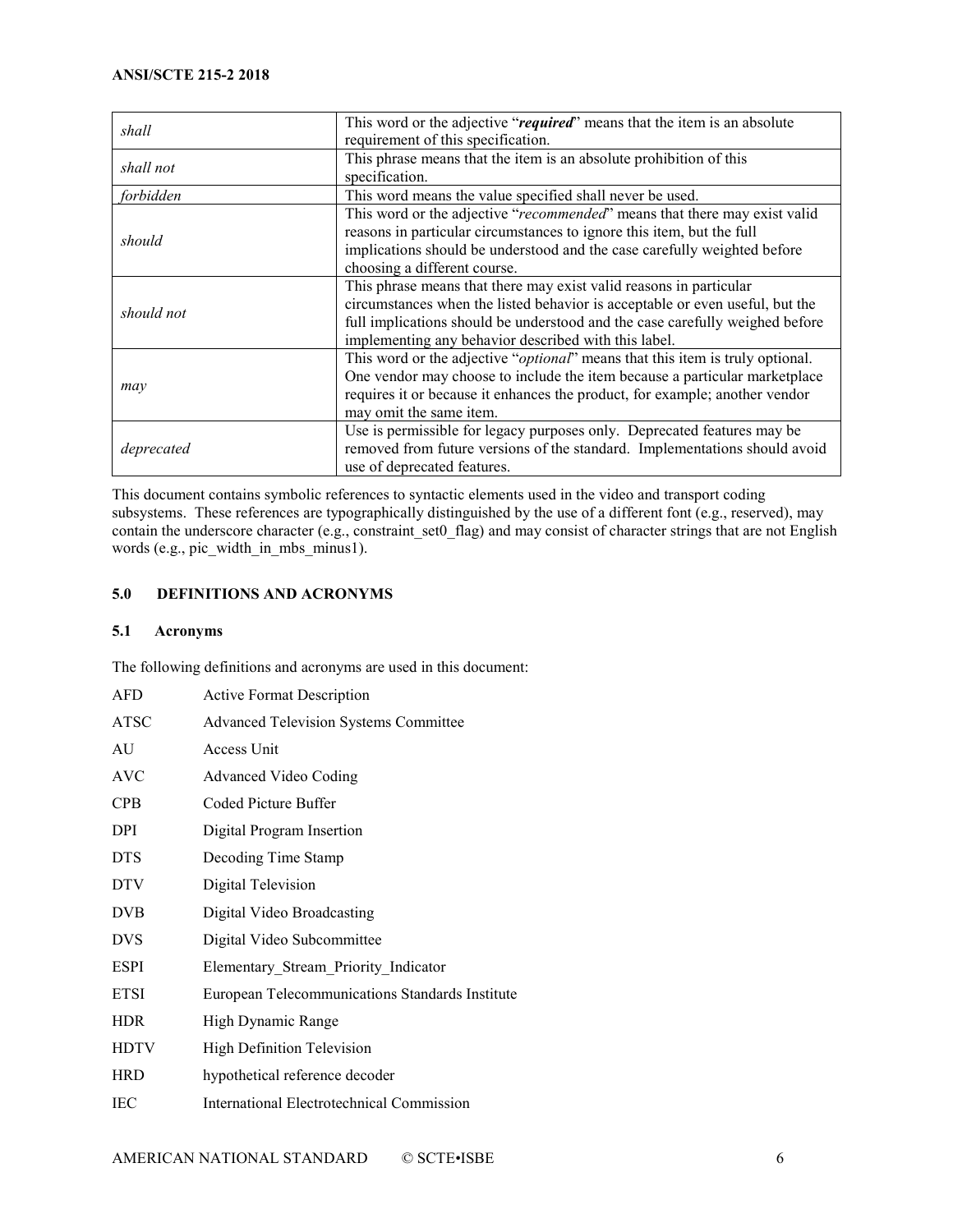| <b>ISO</b>   | International Organization for Standardization          |
|--------------|---------------------------------------------------------|
| <b>MPEG</b>  | Moving Picture Experts Group                            |
| <b>NAL</b>   | Network Abstraction Layer                               |
| <b>NCG</b>   | Narrow Color Gamut                                      |
| $n$ PVR      | Network based Personal Video Recorder                   |
| <b>PCR</b>   | Program Clock Reference                                 |
| <b>PES</b>   | Packetized Elementary Stream                            |
| PID          | Packet Identifier                                       |
| <b>PMT</b>   | Program Map Table                                       |
| <b>PPS</b>   | Picture Parameter Set                                   |
| <b>PTS</b>   | <b>Presentation Time Stamp</b>                          |
| <b>PVR</b>   | Personal Video Recorder                                 |
| QAM          | Quadrature Amplitude Modulation                         |
| <b>RAI</b>   | Random Access Indicator                                 |
| RF           | Radio Frequency                                         |
| <b>SDR</b>   | <b>Standard Dynamic Range</b>                           |
| <b>SGOP</b>  | SCTE Group Of Pictures [see definitions in 5.2]         |
| <b>SHRAP</b> | SCTE HEVC Random Access Point [see definitions in 5.2]  |
| <b>SPS</b>   | Sequence Parameter Set                                  |
| T-STD        | <b>Transport Stream System Target Decoder</b>           |
| TS           | <b>Transport Stream</b>                                 |
| <b>VBI</b>   | Vertical Blanking Interval                              |
| <b>VOD</b>   | Video on Demand                                         |
| <b>WCG</b>   | Wide Color Gamut                                        |
| <b>xDVR</b>  | Generic Digital Video Recorder [see definitions in 5.2] |

#### <span id="page-6-0"></span>**5.2 Definitions**

HEVC ITU-T Rec. H. 265 | ISO/IEC 23008-2:2013, High Efficiency Video Coding [8]

HEVC Receiver The term "HEVC Receiver" in this standard for transport means a receiver having at least the additional attributes (in no particular order) listed below:

- 1. Able to support Video coding related attributes for an HEVC Receiver definition found in SCTE 215-1 (Coding).
- 2. Able to parse and decode all the normative elements from ISO/IEC 13818-1 [7] that are normatively included and/or constrained by this standard;
- 3. Not adversely affected by the presence or absence of optional elements from ISO/IEC 13818-1 [7] (such as data in adaptation fields) that are specified with constraints in this standard;

Program An ISO-IEC 13818-1 MPEG-2 Program

SGOP A SCTE Group Of Pictures (SGOP) is the group of pictures spanning two consecutive SHRAPs including the prior SHRAP AU but not including the subsequent SHRAP AU.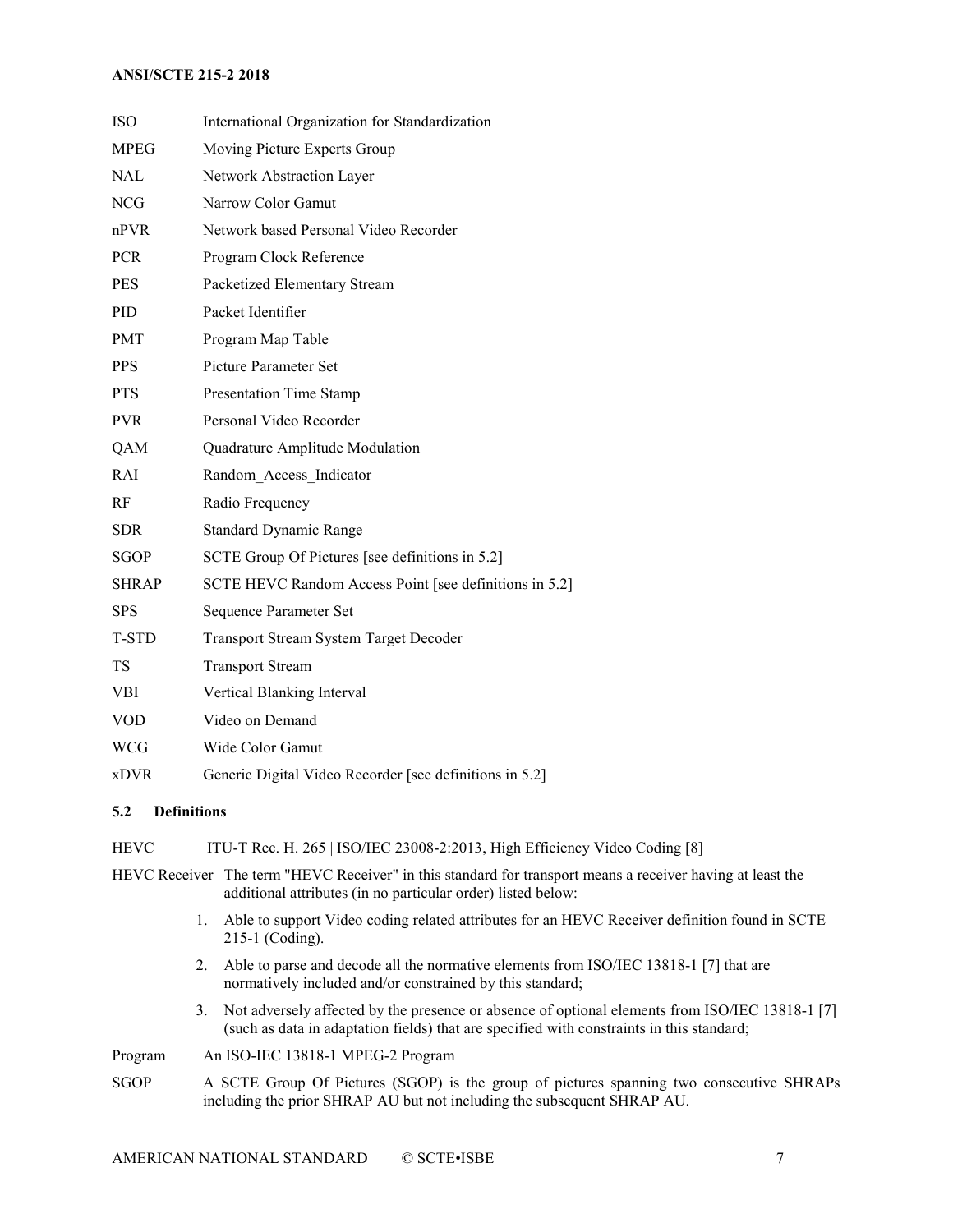SHRAP An SCTE HEVC Random Access Point (SHRAP) is an HEVC access unit as defined in SCTE 215-1 that allows for the decoding process to start at a specific point in a bitstream.

SHRAP Picture As defined in SCTE 215-1, this is an Intra picture that is part of an SHRAP AU

xDVR Generic DVR implementation. This could be 'Cloud DVR (cDVR)', 'Network DVR (nDVR), local DVR or any other generic DVR.

<span id="page-7-7"></span>Numerical formats are defined in [Table 1.](#page-7-7)

|  | <b>Table 1: Numerical Format Definitions</b> |  |  |
|--|----------------------------------------------|--|--|
|--|----------------------------------------------|--|--|

| <b>Example</b><br><b>Values</b> | <b>Description</b>                    |
|---------------------------------|---------------------------------------|
| 12345                           | Example of a decimal value format     |
| 0x2A                            | Example of a hexadecimal value format |
| '10010100'                      | Example of a string of binary digits  |

#### <span id="page-7-0"></span>**6.0 MPEG-2 MULTIPLEX AND TRANSPORT CONSTRAINTS FOR HEVC**

This section and its subsections describe MPEG-2 System details pertaining to HEVC that extends the specifications of SCTE 54 [\[1\].](#page-3-10)

#### <span id="page-7-1"></span>**6.1 Services and Features**

This section describes additional services and features details pertaining to HEVC.

- *NOTE 2: As described in SCTE 54 [\[1\]](#page-3-10) and other SCTE standards, the MPEG-2 Transport provides services and features enabled by information carried at the MPEG-2 Transport multiplex level and not at the video elementary stream component level. Some of these services are System Information and Program Guide, Emergency Alerts, and Specification of Private Data Services.*
- *NOTE 3: The bitrate value for the HEVC Bitstream is application dependent and limited by the contiguous bandwidth of the transmission channel. In the application of HEVC transmission over a 64-QAM channel, bitrate value in combination with other bitstreams in the MPEG-2 Transport multiplex, conforms to a channel bitrate of less than or equal to 26.97 Mbps; in transmissions over a 256- QAM channels to less than or equal to 38.81 Mbps [\[12\].](#page-4-3)*

#### <span id="page-7-2"></span>**6.2 MPEG-2 Systems Standard**

#### <span id="page-7-3"></span>6.2.1 Video T-STD

Video T-STD for HEVC *shall* be based on Section 2.14.3.1 of ISO/IEC 13818-1 [7] and *shall* follow the constraints for the profile and level encoded in the video elementary stream in Appendix A of HEVC [8].

#### <span id="page-7-4"></span>**6.3 Assignment of identifiers**

This section describes additional identifiers relevant to HEVC video elementary stream components.

<span id="page-7-5"></span>6.3.1 HEVC Stream Type Codes

The value of stream type for a HEVC video stream is  $0x24$  as per 13818-1 FDAM3 [\[7\].](#page-3-8) The value of  $0x25$  for stream type is precluded.

<span id="page-7-6"></span>6.3.2 Descriptors

#### 6.3.2.1 Video descriptor

Information associated with the HEVC video stream may be signaled by the HEVC\_video\_descriptor() in accordance with ISO/IEC 13818-1:2013 with FDAM 3 [\[7\].](#page-3-8) This descriptor, when present, *shall* be placed in the descriptor loop for the video program element of the PMT with a descriptor tag value of '56' or '0x38'.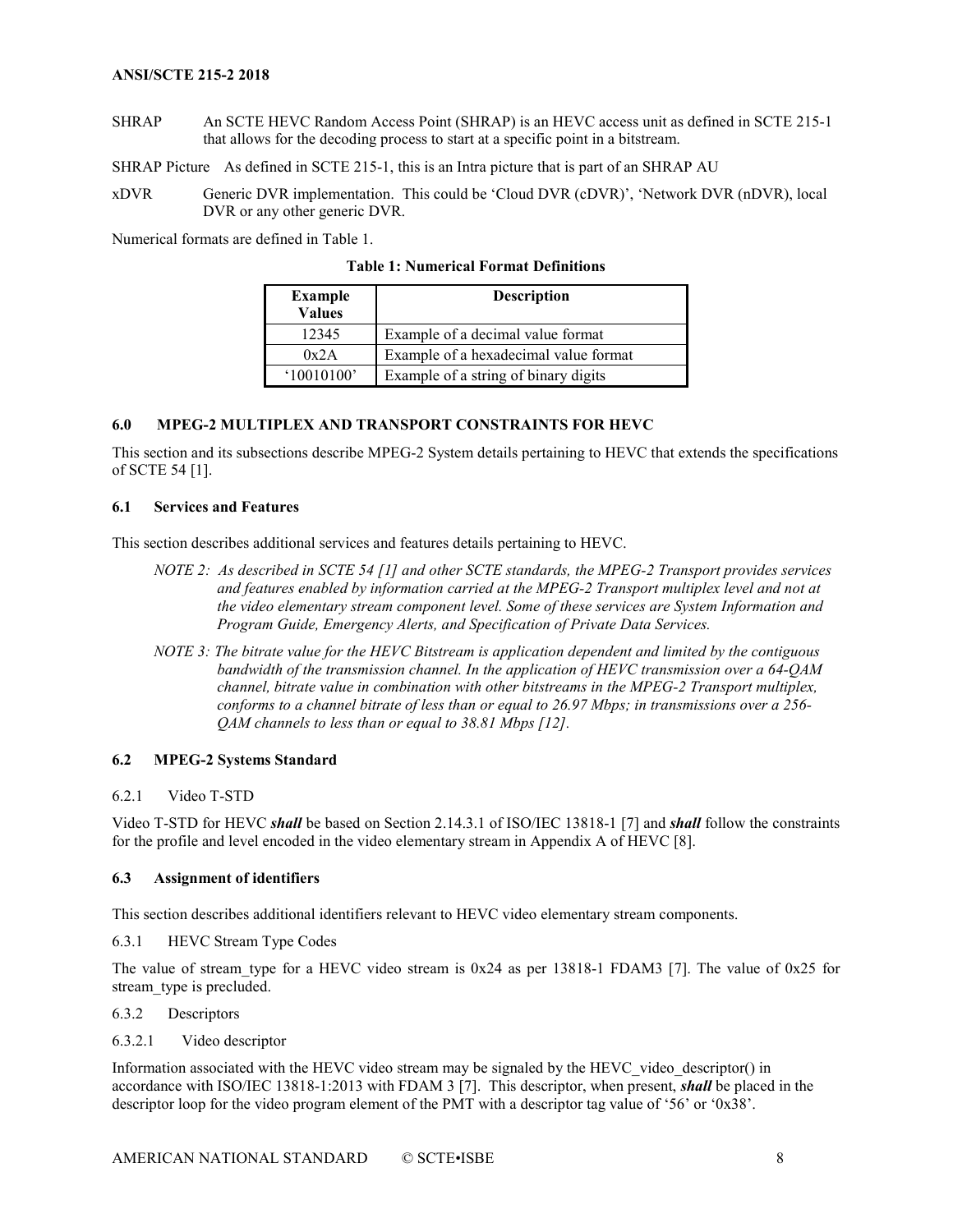When the HEVC video descriptor() is present it shall be associated with a single HEVC stream that conforms to a single profile within the MPEG transport stream, and the following constraints *shall* apply:

- All temporal sublayers layers *shall* be carried in a single PID with appropriate signaling in HEVC descriptor
- The associated HEVC video stream *shall* not contain any HEVC 24-hour pictures. HEVC\_24\_hour\_picture\_present\_flag *shall* be set to '0'.
- HDR\_WCG\_idc value parameters *shall* be set for each type of content in the manner designated in this subsection. For informational purposes, Table 2-112 (Semantics of HDR\_WCG\_idc) in 13818-1 [\[7\]](#page-3-8) is reproduced here as [Table 2.](#page-8-0)

<span id="page-8-0"></span>

| HDR_WCG_idc                                                                                                                                                                                                                                                                                                                                                                                                                                                                                         | <b>Description</b>                                                                                                                                                                     |  |
|-----------------------------------------------------------------------------------------------------------------------------------------------------------------------------------------------------------------------------------------------------------------------------------------------------------------------------------------------------------------------------------------------------------------------------------------------------------------------------------------------------|----------------------------------------------------------------------------------------------------------------------------------------------------------------------------------------|--|
|                                                                                                                                                                                                                                                                                                                                                                                                                                                                                                     | SDR, i.e., video is based on the Rec. ITU-R BT.1886 reference EOTF with<br>a color gamut that is contained within Rec. ITU-R BT.709 with a Rec.<br>ITU-R BT.709 container (see Note 1) |  |
|                                                                                                                                                                                                                                                                                                                                                                                                                                                                                                     | WCG only, i.e., video color gamut in a Rec ITU-R BT.2020 container that<br>exceeds Rec. ITU-R BT.709 (see Note 2)                                                                      |  |
| $\overline{c}$                                                                                                                                                                                                                                                                                                                                                                                                                                                                                      | Both HDR and WCG are to be indicated in the stream (see Note 3)                                                                                                                        |  |
| 3                                                                                                                                                                                                                                                                                                                                                                                                                                                                                                   | No indication made regarding HDR/WCG or SDR characteristics of the<br>stream                                                                                                           |  |
| NOTE $1 - An$ example where it would be desirable to set HDR WCG ide to 0 would be when the<br>colour description present flag, as defined in Rec. ITU-T H.265   ISO/IEC 23008-2, is set to '0', with colour primaries and<br>transfer characteristics not present in the video stream.<br>NOTE 2 – An example where it would be desirable to set HDR WCG ide to 1 would be when colour primaries as defined in<br>Rec. ITU-T H.265   ISO/IEC 23008-2 is equal to 9 to indicate Rec. ITU-R BT.2020. |                                                                                                                                                                                        |  |
| NOTE 3 - An example where it would be desirable to set HDR WCG idc to 2 would be when transfer characteristics as<br>defined in Rec. ITU-T H.265   ISO/IEC 23008-2 is equal to 16 to indicate BT.2100 PQ EOTF or equal to 18 to indicate<br>BT.2100 HLG EOTF, and when colour primaries as defined in Rec. ITU-T H.265   ISO/IEC 23008-2 is equal to 9 to indicate<br>Rec. ITU-R BT.2020.                                                                                                           |                                                                                                                                                                                        |  |

| Table 2: Semantics of HDR_WCG_idc [7] |
|---------------------------------------|
|---------------------------------------|

- o SDR indicated video streams shall be signaled with an HDR\_WCG\_idc value set to '0'.<br>  $\circ$  HDR indicated video streams shall be signaled with an HDR\_WCG\_idc value set to '2'.
- HDR indicated video streams shall be signaled with an HDR WCG idc value set to '2'.
- o All other video streams where no indication is made shall be signaled with an HDR\_WCG\_idc value set to '3'.
- o HDR\_WCG\_idc value of '1' is SCTE reserved.
- Changes in the HDR\_WCG\_idc parameter *shall* only occur at SHRAPs.

Certain services may include video elementary streams that contain one or more HEVC still pictures that conform to the still picture model of ISO/IEC 13818-1 [7]. Any elementary stream containing still pictures *shall* include a HEVC video descriptor() with HEVC still present flag set to "1" in accordance with section 2.6.64 of 13818-1 [7]. In addition, maximum value of Temporal**I**d and minimum value of Temporal**I**d *shall* be set to '0'. Constraints for transmitting HEVC still pictures are defined in sectio[n 6.6.2](#page-11-3) of this document.

6.3.2.2 Caption service descriptor

This *shall* comply with the requirements of SCTE 128-2 [4] section 6.3.2.2.

- *NOTE 4: Receivers rendering captions and/or other types of graphics overlays need to be aware of both the stream format and end device display capabilities to avoid mismatches in video presentation.*
- 6.3.2.3 SCTE Adaptation field data descriptor

This *shall* comply with the requirements of SCTE 128-2 [4] section 6.3.2.3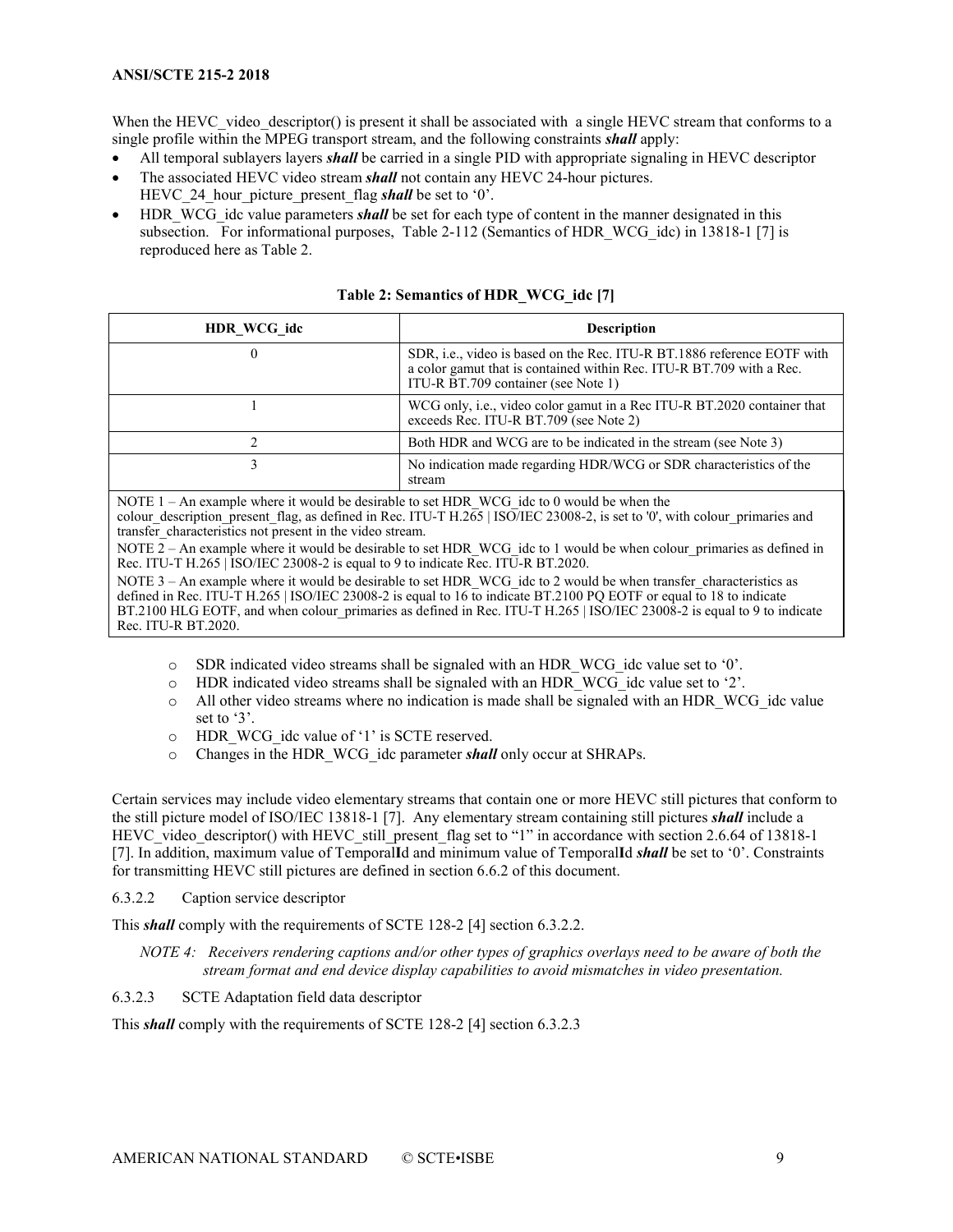#### <span id="page-9-0"></span>**6.4 HEVC Program Constraints**

MPEG-2 Programs *shall* be constrained to carry at most one HEVC video elementary stream component with a stream type value of  $0x24$ ; as defined in ISO/IEC 13818-1:2013 with FDAM 3 [\[7\].](#page-3-8)

<span id="page-9-1"></span>6.4.1 SCTE HEVC Random Access Point (SHRAP) Access Unit Composition

An **SCTE HEVC Random Access Point** access unit (SHRAP) demarcates a location within an HEVC bitstream where an HEVC Receiver is able to begin decoding video. The spacing of successive random access points is an important contributor to channel change time, but is not the only factor contributing to channel change time. Other factors that contribute to channel change time include physical device tuning constraints, RF tuning, or conditional access operations. Picture coding constraints for low delay mode are found in SCTE HEVC Coding Constraints [\[2\].](#page-3-7)

<span id="page-9-2"></span>6.4.2 SHRAP Transport Constraints

An SHRAP *shall* meet the following transport constraints.

6.4.2.1 TS Packet Header and Adaptation Field Constraints

A TS packet containing the first byte of a PES packet header of an SHRAP *shall* have an adaptation field. The payload unit start indicator bit *shall* be set to '1' in the TS packet header and the adaptation field control bits *shall* be set to '11'(as per ISO/IEC 13818-1 [7]). In addition, the random access indicator bit in the adaptation field of the TS packet that contains the first byte of the PES packet header containing the SHRAP *shall* be set to '1' and *shall* follow the constraints as specified in ISO/IEC 13818-1 [7] in Subclause 2.4.3.5.

Per ISO/IEC 13818-1 [7], the elementary\_stream\_priority\_indicator bit **shall** be set to '1' in the adaptation field of the TS packet that contains the first slice start code of the SHRAP Picture.

The first byte of the PES Packet Header containing an SHRAP and the first byte of the first slice start code of the SHRAP picture *shall* occur either in the same TS packet or in successive TS packets of the same PID. If both occur in the same TS packet, then both the random access indicator and elementary stream priority indicator bits *shall* be set to '1' in the adaptation field of this TS packet. If the first byte of the PES header and the first slice start code of the SHRAP picture occur in successive TS packets of the same PID, then both TS packets *shall* contain adaptation fields. The first TS packet adaptation field *shall* contain random\_access\_indicator = 1. The second TS packet *shall* contain elementary stream priority indicator = 1.

- *NOTE 5: Setting of both a random\_access\_indicator and elementary\_stream\_priority\_indicator bits for the access unit signifies an SHRAP access unit.*
- *NOTE 6: Multiple PPSs may be present in an SHRAP access unit. The number of PPSs that may be present in an SHRAP access unit is constrained by the TS packet restrictions above (requiring both RAI and ESPI bits set in either the same TS packet or of successive TS packets). According to MPEG-2 Systems 13818-1 [7], this requires all the bytes between the access unit delimiter NAL Unit and the start of the first slice of the SHRAP Picture to be part of the payload of either the same TS packet or two successive TS packets.*

6.4.2.2 SHRAP Picture Decoding Time Stamp and SHRAP Picture Presentation Time Stamp Constraints

The HEVC Bitstream *shall* contain necessary elements such that all pictures with PTS greater than or equal to  $DTS<sub>SHRAP</sub> + 0.5$  seconds (where  $DTS<sub>SHRAP</sub>$  represents the decoding time stamp of an SHRAP Picture) are fully reconstructable and displayable when decoding starts at the SHRAP picture.

- *NOTE 7: This implies that any picture that has a PTS >= [DTSSHRAP + 0.5 seconds] cannot be predicted directly or indirectly from reference pictures that were transmitted prior to the SHRAP (i.e., with a lower value of DTS than DTSSHRAP). This also implies that any picture that was transmitted prior to the SHRAP as well as any partially reconstructed pictures in the time interval*   $[DTS_{SHRAP}, DTS_{SHRAP} + 0.5$  seconds], cannot have a PTS that is greater than or equal to  $[DTS_{SHRAP} + 0.5$ *0.5 seconds].*
- *NOTE 8: This also implies that the PTS of the first clean displayed picture output is less than or equal to [DTSSHRAP + 0.5 seconds]*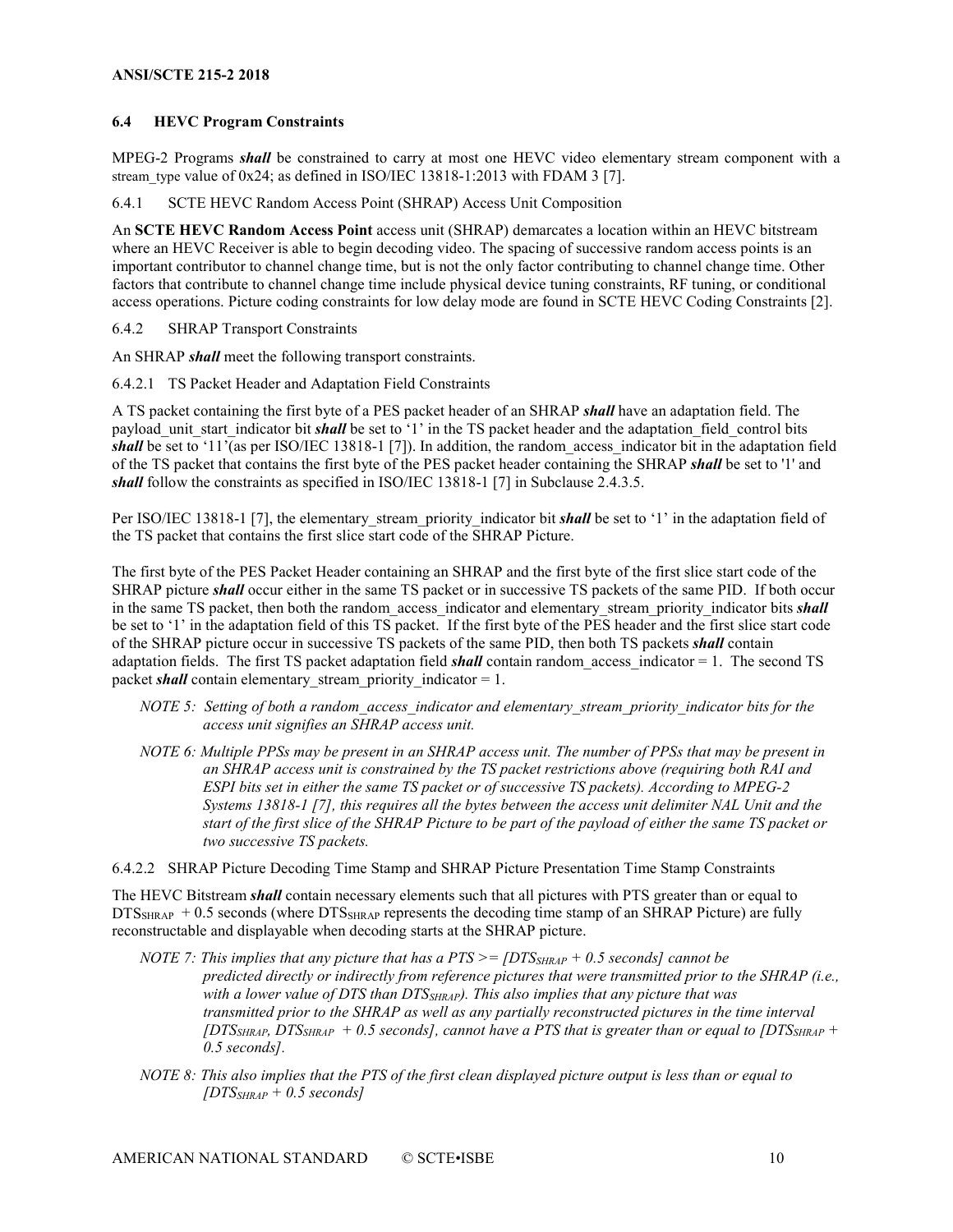The time difference between the receipt of an SHRAP (actual value of PCR if present in the transport packet or computed value of PCR for the transport packet containing SHRAP) and the DTS/PTS of its SHRAP Picture is another key component in determining channel change time. The time difference between the receipt of an SHRAP and the DTS of its SHRAP Picture is also known as the initial video buffering delay of the HEVC Bitstream in the CPB.

The initial video buffering delay *shall not* be greater than 3 seconds. For applications requiring fast channel change or small initial delay after random access, the initial video buffering delay *should* be limited to one second or less.

*NOTE 9: The maximum initial video buffering delay for a given bitrate is not permitted to have a value that exceeds the maximum CPB size permissible in HEV[C \[8\].](#page-3-6)*

6.4.2.3 Constraints on Decoding Time Stamps

The maximum time interval between the decoding time stamp of successive SHRAP Pictures *shall* be less than or equal to 3 seconds.

For applications where fast channel change or random access is important, the maximum time interval between the decoding time stamp of successive SHRAP Pictures *should* be less than or equal to 1.2 seconds.

*NOTE 10: The frequency at which SHRAP access units are inserted into an HEVC Bitstream is one of the key components in determining the channel change time and may simplify splicing and trick mode operations. If the interval between the Decoding Time Stamps of two successive SHRAP Pictures is*  too small, compression efficiency might be lowered significantly. On the other hand, if the interval *between the Decoding Time Stamps of two successive SHRAP Pictures is too large, the time to effect a channel change or the initial delay after random access may be longer.*

#### <span id="page-10-0"></span>6.4.3 Adaptation Field Private Data

<span id="page-10-1"></span>The signaling of adaptation field private data is described in SCTE 128-2 [4] section 6.4.3. Tag Values for HEVC *shall* be as described in the [Table 3.](#page-10-1)

| <b>Tag Values</b> | <b>Description</b>                                                                                                                                  |
|-------------------|-----------------------------------------------------------------------------------------------------------------------------------------------------|
| 0x00              | Forbidden                                                                                                                                           |
| 0x01              | Used by DVB                                                                                                                                         |
| 0x02              | Reserved                                                                                                                                            |
| 0x03              | Reserved                                                                                                                                            |
| $0x04-0xDE$       | Reserved for future standardized use. See<br>ATSC Code Points Registry in addition to this<br>standard.                                             |
| 0xDF              | Registered Private Data                                                                                                                             |
| $0xE0-0xFE$       | User Private (unmanaged, therefore collisions<br>between different users or applications may<br>occur, except perhaps in totally closed<br>systems) |
| 0xFF              | Reserved for future extensions                                                                                                                      |

**Table 3: Tag Values**

*NOTE 11: This standard places no constraint on the definition of new tag values that conform to the structure defined herein. The syntax and semantics for other tag values, when defined, may be found in other SCTE or other standards.* 

6.4.3.1 Optional Transport Adaptation Layer Information

Multiple tag values *should not* be used in the same program. Use of tag values 0x02 and 0x03 is *deprecated*. HEVC Receivers may ignore tag values 0x02 and 0x03 and their corresponding information.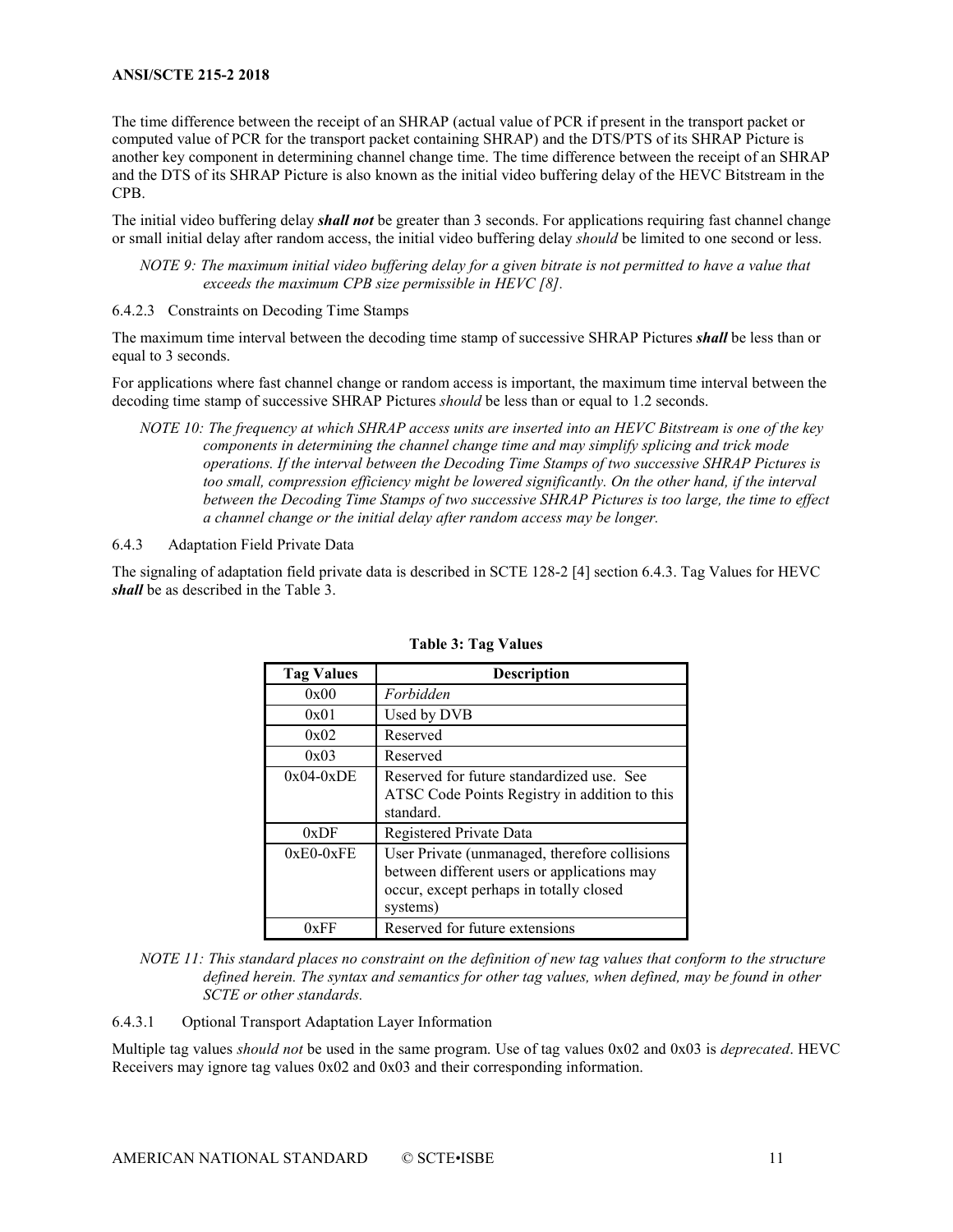#### <span id="page-11-0"></span>**6.5 PES constraints**

Each PES packet *shall* contain exactly one HEVC access unit, as defined in Sections 2.1.3 and 2.14.1 of 13818-1 [7]. The HEVC access unit start *shall* occur in the same TS packet as contains the corresponding payload unit start indicator==1 or in the next TS packet with the same PID. Each PES packet header *shall* contain a PTS. Each PES packet header also *shall* contain a DTS if DTS differs from the PTS. PES packetization *shall* comply to ISO/IEC 13818-1 [7] even under system time base or continuity counter discontinuities signaled by setting discontinuity indicator to '1' in the adaptation header.

*NOTE* 12: Per 13818-1 [7], the payload unit start indicator bit is set to '1' in the TS packet header of a TS *packet containing a PES packet header. The payload of this TS packet will commence with the first byte of the PES packet.*

#### <span id="page-11-1"></span>**6.6 Constraints on Alternative Application Modes**

<span id="page-11-2"></span>6.6.1 Low Delay Mode

Low Delay mode is signaled by low delay hrd flag[i]  $= '1'$  in the HRD Parameters (per SCTE HEVC Coding Constraints [2] TABLE 9)**.** Low Delay mode *shall* satisfy all of the following transport constraints. Picture coding constraints for low delay mode are found in SCTE HEVC Coding Constraints [\[2\]](#page-3-7) Section 7.3.1.

- 1. The PTS of each picture *shall* be equal to or inferred equal to its DTS. The DTS may or may not be present in the PES packet header.
- 2. Each picture in the bitstream *shall* be greater than the PTS of the prior picture.
- <span id="page-11-3"></span>6.6.2 Support for HEVC Still Pictures

HEVC still pictures may be used in the transport multiplex and when used *shall* comply with the following transport constraints. Picture coding constraints for HEVC still pictures are found in SCTE HEVC Coding Constraints [2] Section 7.3.3.

- 1. A PES packet *shall* contain one and only one complete access unit with a still picture, which *shall* be aligned to the PES packet header. The PES packet header *shall* contain a coded PTS value.
- 2. The still picture coding *shall* comply with Section 2.1.103 of 13818-[1\[7\].](#page-3-8)
- 3. The PMT for this program element *shall* include the HEVC video descriptor with the HEVC still present flag set to '1'.